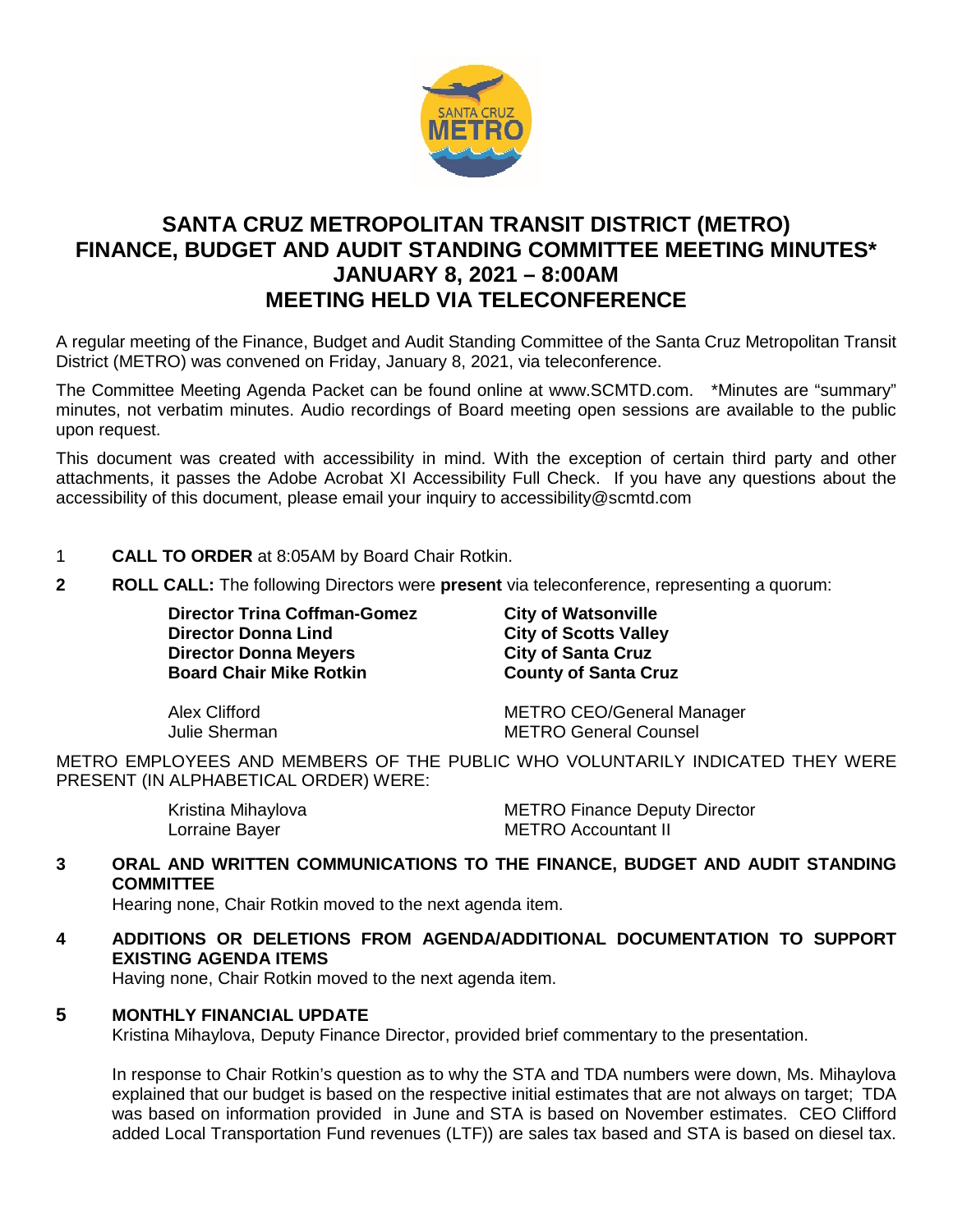He believes the LTF revenues will be consistent with our projections as long as sales tax continues to come in over projection, while the diesel tax will probably remain lower than anticipated.

Director Coffman Gomez asked how METRO's CARESAct funding compared to other agencies in terms of covering their respective costs with the received funds. Ms. Mihaylova responded METRO seems to be among the first of the agencies to draw down the funds, carefully following the guidelines that covered most of our qualifying operating expenses. CEO Clifford noted that the other agencies' timing is different all across the nation; in fact, some are having problems. METRO has been extremely lucky in being able to draw down the CARES Act and to dedicate revenue sources to a COVID Reserves Fund to bridge the anticipated deficit gap until we return to a pre-COVID environment. We want to do everything possible to avoid furloughs and layoffs.

Director Coffman-Gomez asked if the reduction in overtime is due to COVID or a result of contract negotiations. Ms. Mihaylova indicated it seems to be COVID-related. Chair Rotkin reminded the assembly that METRO's policy has been, and continues to be, fiscally responsible. CEO Clifford added there was an increase in overtime to compensate for our inability to hire bus operators fast enough to provide service in a pre-COVID environment; while today we've reduced service levels due to reduced service need and we are not always covering vacancies and bus runs with overtime in an effort to reduce costs and preserve revenues for the impending COVID-caused fiscal cliff.

Chair Rotkin asked if there are any monies in internet sales that we are not capturing. Ms. Mihaylova provided a brief timeline of the actions taken, leading her to believe all monies are being captured.

There was no public comment.

## **6 ORAL SUMMARY OF FINANCIAL STATEMENTS WITH INDEPENDENT AUDITOR'S REPORT FOR THE YEAR ENDED JUNE 30, 2020**

Kristina Mihaylova, Deputy Finance Director, provided brief commentary to the materials included in the agenda packet and introduced Lorraine Bayer, Accountant II, to explain a few of the new nuances of the reports presented. The big takeaway is there were no findings. The income statement reflected on page 18 of the audit reflects the CARESAct revenue which has allowed METRO to show a surplus this year. We still have a significant amount of OPEB liability on the books; but, each year is fully paid for as we go. These actuarial projections are based on a lot of assumptions and do not affect METRO's status in the short term.

The auditor's letter, attachment 6A, reflected a past best practices recommendation, which METRO has met this year.

There was no public comment.

## **7 COVID-19 TRANSIT FISCAL CRISIS ORAL UPDATE**

Alex Clifford, CEO/General Manager, spoke to the presentation. As of today, 20 METRO employees have tested positive. Two temporary employees also tested positive, but are not included in our count; their individual agency is responsible for reporting any exposure to CalOSHA. Much of our recent weekly testing has proven to be asymptomatic COVID positives. We have been fortunate that the majority of our employees have had moderate symptoms and all have returned to work following their quarantine/recovery.

Addressing Director Coffman-Gomez's earlier question regarding additional funding, CEO Clifford highlighted the funding on slide 7.5.

He noted that Board interface/assistance with our federal legislators and transit agencies may become important in the May 2021 timeframe once the Biden-Harris platform begins development.